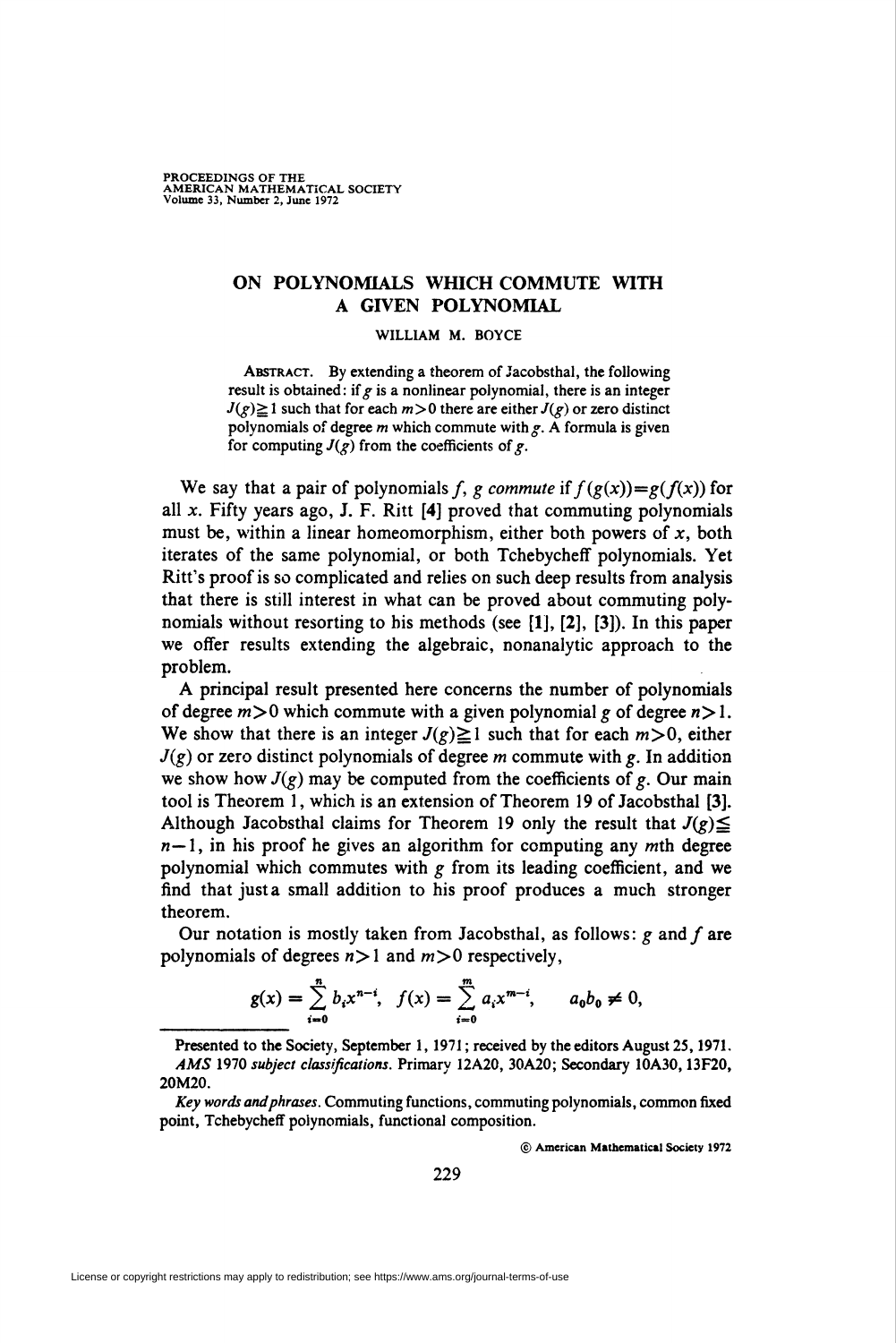and

$$
(g(x))^p = \sum_{k=0}^{np} B_{p,k} x^{np-k}, \qquad (f(x))^p = \sum_{k=0}^{mp} A_{p,k} x^{mp-k}.
$$

New notation includes

$$
\alpha = a_0, \quad \beta = b_1/nb_0, \text{ and } h(x) = \sum_{i=0}^{m} c_i x^{m-i}.
$$

The expression " $a(x)=o(x^k)$ " signifies  $\lim_{|x|\to\infty} a(x)x^{-k}=0$ .

THEOREM 1. Given g and  $m > 0$ , there is a unique monic polynomial h of degree m such that if  $\alpha^{n-1}=(b_0)^{m-1}$ , then  $f(x) = xh(x) - \beta$  is the unique polynomial of degree m with leading coefficient a for which  $f(g(x))=$  $g(f(x))+o(x^{(n-1)m}).$ 

PROOF. As stated above, the proof is basically that of Jacobsthal's Theorem 19. He obtains the  $m+1$  coefficients  $a_i$  of f by matching the coefficients of the  $m+1$  highest powers of x in  $f(g(x))$  and  $g(f(x))$ . (Thus the highest unmatched power is  $(n-1)m-1$ , and the difference is  $o(x^{(n-1)m})$ .) The matching equation for degree mn is

$$
a_0(b_0)^m = b_0(a_0)^n,
$$

which is satisfied by the choice  $a_0 = \alpha$  ( $c_0 = 1$ ), and we proceed by induction. Jacobsthal shows that the equation for degree  $mn-(q+1)$  has the form

$$
C_{q+1} = b_0 A_{n,q+1} = b_0 (n(a_0)^{n-1} a_{q+1} + D_{q+1})
$$

where  $C_{q+1}$  and  $D_{q+1}$  are functions of n, m, the coefficients of g (the  $b_i$ ), and the  $a_i$  with  $i \leq q$ ; except that for  $q+\,l=m$  there is an additional term,

$$
b_1(a_0)^{n-1} = nb_0\beta(a_0)^{n-1},
$$

on the right-hand side. From this he concludes that each  $a_{q+1}$  is uniquely determined by the condition that the  $mn-i$  degree coefficients of  $f(g(x))$ and  $g(f(x))$  match for  $i\leq q+1$  once  $a_0$  is chosen, and so there are at most as many f which commute with g as there are roots  $a_0$  of  $(a_0)^{n-1}=(b_0)^{m-1}$ .

But let us add the induction hypothesis that  $a_i = \alpha c_i$  for  $i \leq q$ , where  $c_i$ depends only on the  $b_j$ , the coefficients of g. Then  $C_{q+1}$  is a sum of terms  $a_kB_{k,q+1}$  with  $k\leq q$ , which by the induction hypothesis may be written as  $\alpha c_k B_{k,q+1}$ . But then  $C_{q+1} = \alpha C'_{q+1}$  where  $C'_{q+1}$  does not depend on any  $a_i$ . Also  $D_{q+1}$  is a linear combination of terms of the form

$$
\prod_{i=0}^4 a_i^{\lambda_i}, \qquad \sum_{i=0}^4 \lambda_i = n,
$$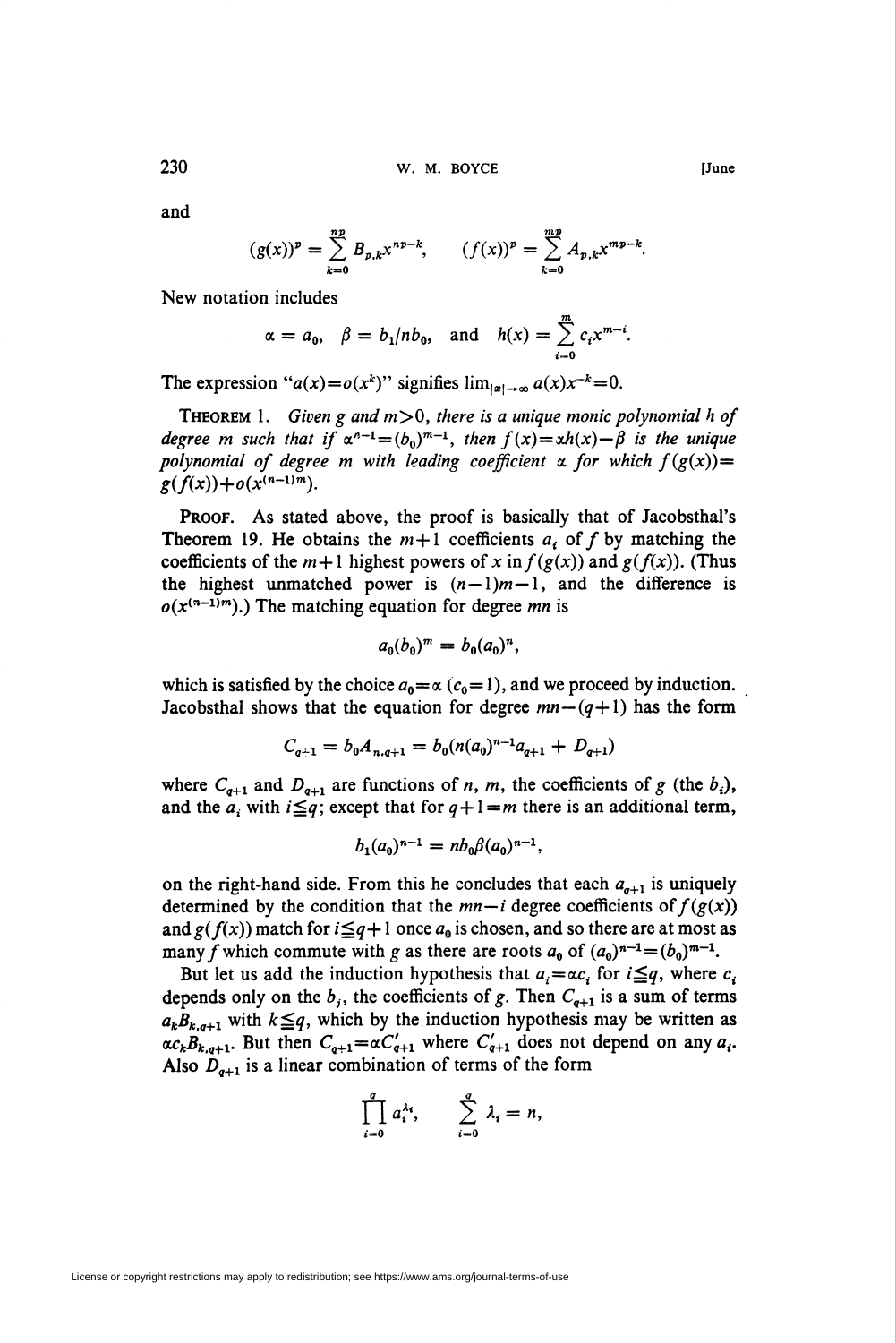and by the induction hypothesis these become

$$
\prod_{i=0}^q (\alpha c_i)^{\lambda_i} = \alpha^{\sum_{\lambda_i}} \prod_{i=0}^q c_i^{\lambda_i} = \alpha^n D,
$$

so  $D_{q+1} = \alpha^n D'_{q+1}$  where  $D'_{q+1}$  depends on no  $a_i$ . But when we use the fact that  $\alpha = a_0$  and  $(a_0)^{n-1} = \alpha^{n-1} = (b_0)^{m-1}$ , the matching equation for  $a_{n+1}$ becomes

Then defining

$$
\alpha C'_{q+1} = b_0 (n(b_0)^{m-1} a_{q+1} + \alpha(b_0)^{m-1} D'_{q+1}).
$$
  

$$
c_{q+1} = (C'_{q+1}(b_0)^{-m} - D'_{q+1})/n
$$

gives the desired result that  $a_{q+1} = \alpha c_{q+1}$  when  $q+1 < m$ . In the exceptional case  $q+1=m$ , the additional term changes the expression to the desired  $a_m = \alpha c_m - \beta$ . Thus  $f(x) = \alpha h(x) - \beta$  as was claimed.

COROLLARY (JACOBSTHAL [3]). A polynomial which commutes with a given nonlinear polynomial is uniquely identified by its degree and leading coefficient. Thus at most  $(n-1)$  polynomials of degree  $m>0$  commute with a given nonlinear polynomial.

**PROOF.** If f commutes with g then the procedure given in Theorem 1 must derive  $f$  from its degree and leading coefficient, since

$$
f(g(x)) - g(f(x)) = 0 = o(x^k).
$$

**THEOREM 2.** If there is a polynomial f of degree  $m > 0$  which commutes with g, then the polynomials of degree m which commute with g are exactly those of the form  $uf(x)+(u-1)\beta$  where u satisfies  $u^{n-1}=1$  and

(1) 
$$
g(ux + (u - 1)\beta) = ug(x) + (u - 1)\beta
$$

for all x.

**PROOF.** If f and f' commute with g, then by Theorem 1,

$$
f(x) = a_0 h(x) - \beta, \qquad f'(x) = a'_0 h(x) - \beta,
$$

so

$$
f'(x) = u(a_0h(x) - \beta) + (u - 1)\beta = uf(x) + (u - 1)\beta
$$

where  $u = a'_0/a_0$ . Since  $(a'_0)^{n-1} = (b_0)^{m-1} = (a_0)^{n-1}$ , we have  $u^{n-1} = 1$ . Given x, let z be a solution of  $f(z)=x$ . Then since g commutes with both f and f',

$$
g(ux + (u - 1)\beta) = g(uf(z) + (u - 1)\beta) = g(f'(z)) = f'(g(z))
$$
  
=  $uf(g(z)) + (u - 1)\beta = ug(f(z)) + (u - 1)\beta$   
=  $ug(x) + (u - 1)\beta$ .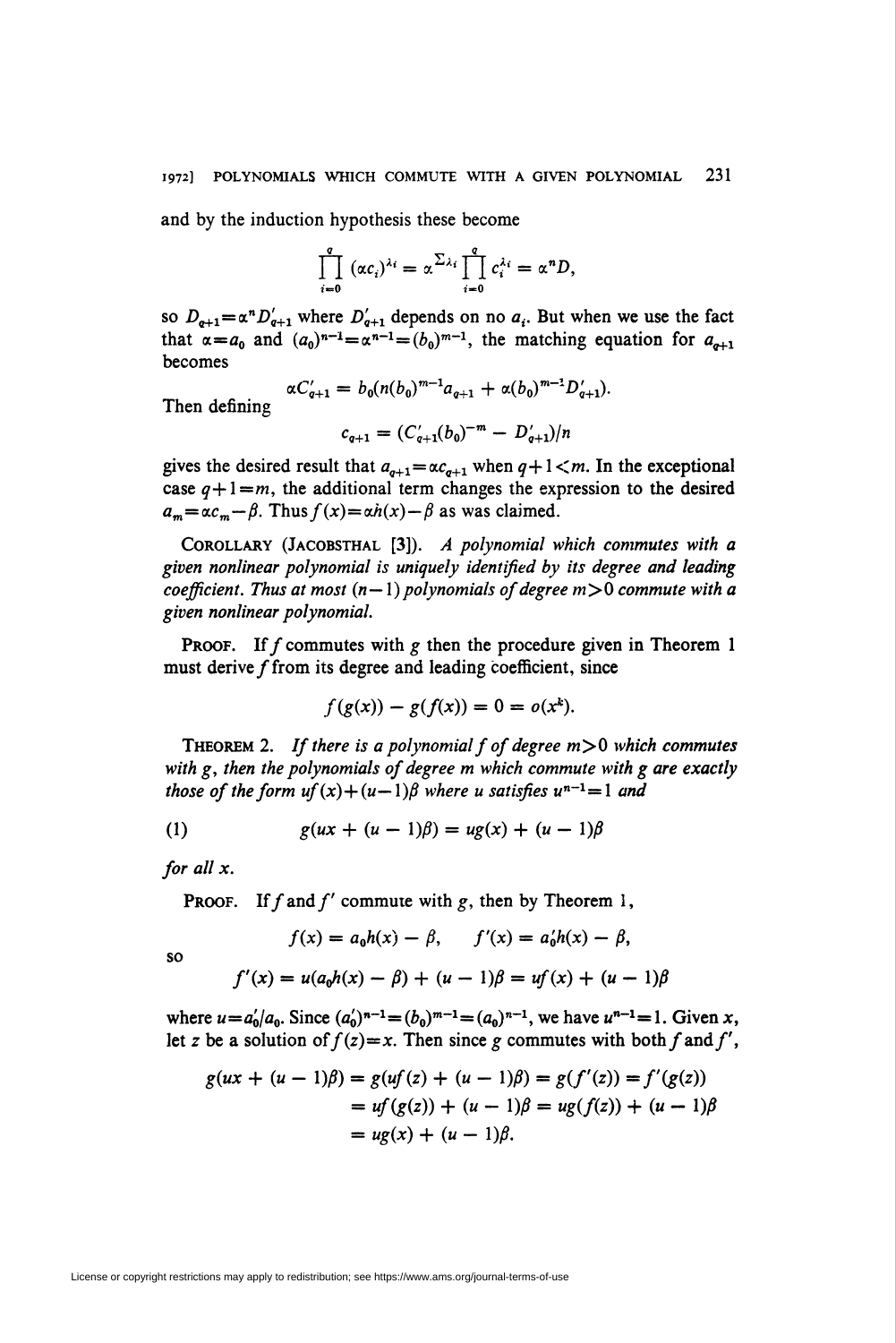Conversely, if f commutes with g and u satisfies (1), then working backwards we see that g commutes with  $f'(x)=uf(x)+(u-1)\beta$ .

REMARK. We note that  $u=1$  satisfies (1) trivially.

COROLLARY. Let  $J(g) \ge 1$  be the number of u which satisfy  $u^{n-1}= 1$  and (1). Then for each  $m>0$  there are either  $J(g)$  or zero distinct polynomials of degree m which commute with g.

DEFINITION.  $j(g) = GCD\{i-1 \mid b_{n-i}\neq 0\}.$ 

**THEOREM 3.** If  $b_1=0$ , then  $J(g)=j(g)$ , and if there is an f of degree  $m>0$ which commutes with g, then the mth degree polynomials which commute with g are exactly those of the form uf, where u is a  $j(g)$ th root of unity.

**PROOF.** Since  $\beta = b_1 / nb_0$ ,  $b_1 = 0$  implies  $\beta = 0$ , and then (1) becomes simply  $g(ux) = ug(x)$ . Then when

$$
g(ux) = \sum_{i=0}^{n} b_{n-i}(ux)^{i} = \sum_{i=0}^{n} b_{n-i}u^{i}x^{i} = ug(x) = \sum_{i=0}^{n} b_{n-i}ux^{i},
$$

for each *i*, we have  $b_{n-i}u^i=b_{n-i}u$  or  $b_{n-i}u(u^{i-1}-1)=0$ . Thus either  $b_{n-i}=0$ or  $u^{i-1}=1$  for each *i*. Let k be the order of *u*, the least positive integer such that  $u^k=1$ . Then  $k\,(i-1)$  for each *i* for which  $b_{n-i}\neq 0$ , so  $k\,j(g)$ . On the other hand, each  $j(g)$ th root of unity satisfies  $g(ux)=ug(x)$ , so  $J(g)=j(g)$ , and Theorem 2 shows that  $uf$  commutes with g if and only if  $f$  does.

COROLLARY (BERTRAM [1]). If f commutes with  $T_n$ , the Tchebycheff polynomial of degree n, then  $f = T_m$  if n is even and  $f = \pm T_m$  if n is odd.

PROOF. The coefficients of a Tchebycheff polynomial are alternatively nonzero and zero, so  $j(T_n)=1$  if n is even and  $j(T_n)=2$  if n is odd. But  $T_m$ commutes with  $T_n$ , and  $-T_m$  commutes with  $T_n$  if n is odd, so the possibilities for mth degree polynomials commuting with  $T_n$  are exhausted by  $\pm T_m$ .

We see from Theorem 3 that the theory is much simpler when  $g$  has second coefficient zero. But we can always reduce a problem to this case, since  $g(x-\beta)$  always has second coefficient zero, hence  $g_{\beta}(x)=g(x-\beta)+\beta$ has second coefficient zero. The commutativity relations are maintained when we reduce g to  $g_\beta$ , since g commutes with f if and only if  $g_\beta$  commutes with  $f_{\beta}(x)=f(x-\beta)+\beta$ .

**THEOREM 4.** The unit u satisfies (1) if and only if  $g_\beta(ux) = ug_\beta(x)$ , so  $J(g)=J(g_B)=j(g_B)$ , and u satisfies (1) if and only if u is a  $J(g)$ th root of unity. Thus if an mth degree polynomial  $f$  commutes with  $g$ , then the mth degree polynomials commuting with g are exactly those of the form uf  $(x)$  +  $(u-1)\beta$ , where u is a  $j(g_{\beta})$ th root of unity.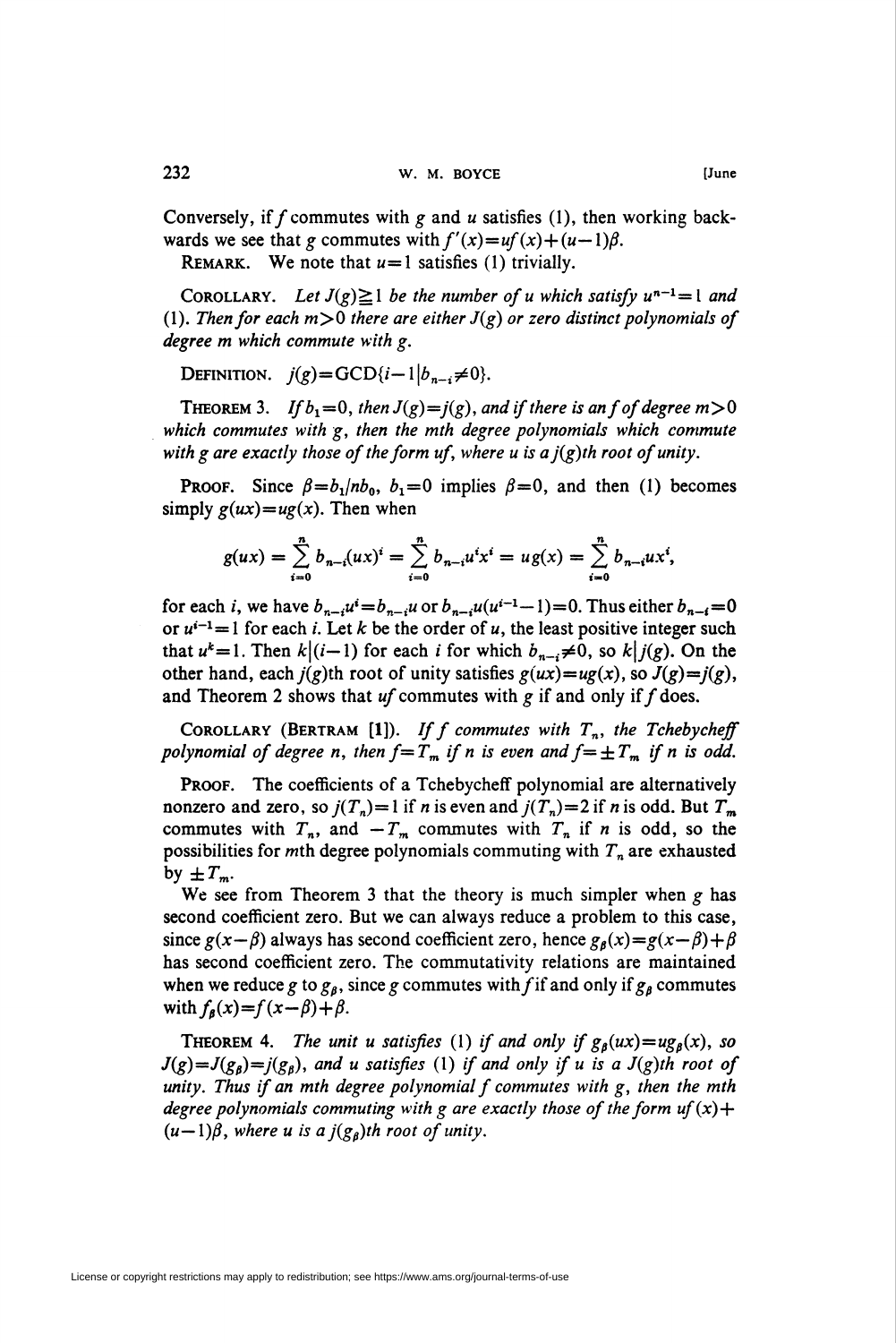**PROOF.** We need only show that u satisfies (1) if and only if  $g_\beta(ux)$  =  $u g<sub>0</sub>(x)$ ; the remainder of the theorem follows from Theorems 2 and 3. So if  $u$  satisfies (1), we have

$$
g_{\beta}(ux) = g(ux - \beta) + \beta = g(u(x - \beta) + (u - 1)\beta) + \beta
$$
  
= 
$$
[ug(x - \beta) + (u - 1)\beta] + \beta = u[g(x - \beta) + \beta] = ug_{\beta}(x),
$$

and if  $g_\beta(ux) = ug_\beta(x)$ , then

$$
g(ux + (u - 1)\beta) = g(u(x + \beta) - \beta) = g_{\beta}(u(x + \beta)) - \beta
$$
  
=  $ug_{\beta}(x + \beta) - \beta = u[g(x) + \beta] - \beta$   
=  $ug(x) + (u - 1)\beta$ .

Thus the equivalence is shown.

An Example. Let

$$
g(x) = x4 - 4x3 + 6x2 - 4x + 2 = (x - 1)4 + 1.
$$

Then  $\beta = -1$ . We see that

$$
f(x) = x^2 - 2x + 2 = (x - 1)^2 + 1
$$

commutes with g, since  $g_{\beta}(x)=x^4$  and  $f_{\beta}(x)=x^2$ . Then  $J(g)=j(g_{\beta})=3$ . Choose  $\omega = \frac{1}{2}(-1 + \sqrt{3} i)$  so that  $\omega^3 = 1$ . Then

$$
\omega f(x) + (\omega - 1)(-1) = \omega(x - 1)^2 + 1 = \omega x^2 - 2\omega x + (\omega + 1)
$$

commutes with g.

REMARK. The (multivalued) mapping from the nth degree polynomials into those of mth degree described in Theorem 1 might have interesting properties. For instance, if  $m \ge n$  then applying Theorem 1 to g and then to the resulting  $f$  yields  $g$  again if the leading coefficients agree. However, in general it will be impossible to regenerate g if  $m < n$ , as is illustrated by  $(x^3+1) \rightarrow (x^2) \rightarrow (x^3)$ . Might some sort of iteration of this mapping always converge to a pair of commuting polynomials ?

We appreciate the assistance of H. S. Witsenhausen.

ADDED IN PROOF. We are indebted to L. I. Wade for pointing out to us that in [5] and [6] Ritt's results are derived algebraically for polynomials over fields of characteristic zero. These papers have not previously been referenced in the commuting functions literature.

## **REFERENCES**

1. E. A. Bertram, Polynomials which commute with a Tchebycheff polynomial, Amer. Math. Monthly 68 (1971), 650-653.

2. H. D. Block and H. P. Thielman, Commutative polynomials, Quart. J. Math. Oxford Ser. (2) 2 (1951), 241-243. MR 13, 552.